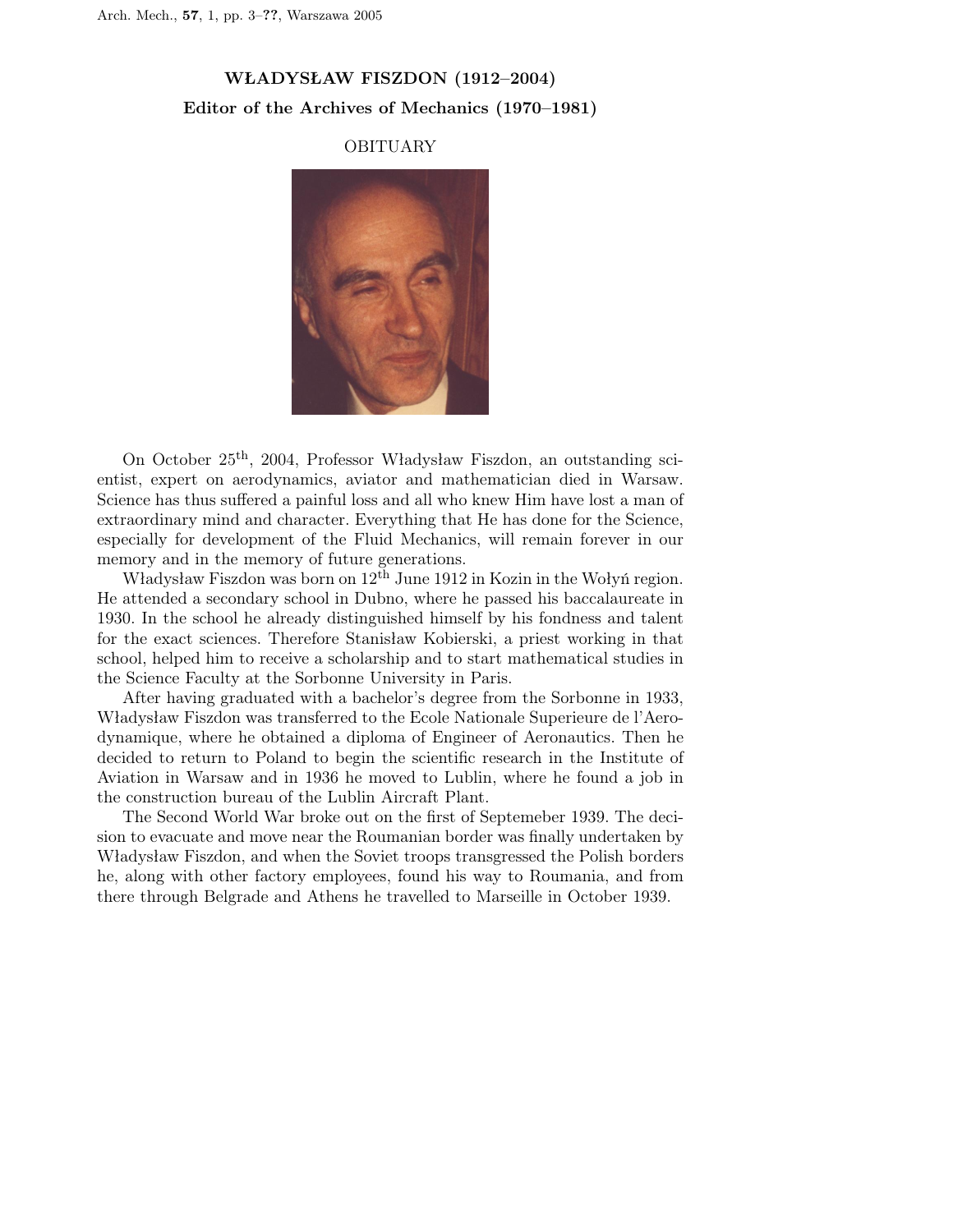In December 1939 Władysław Fiszdon has been employed in a construction bureau in an aircraft factory, Devoitine in Toulouse. However, he worked there only until May 1940. When the German army invaded France, he managed to escape to Great Britain, where he was employed in the Royal Aircraft Establishment in Farnborough. There, as a Senior Scientific Officer, he turned his attention to the problems of flatter vibrations and dynamic loading in order to modernize and improve the British fighter planes Hawker, Tempest and Typhoon. The Authorities of Great Britain promoted him to the Squadron Leader military degree. Despite having the perspectives to advance professionally in Great Britain, Władysław Fiszdon declined this opportunity and returned to his homeland on March 21, 1946, where he was awaited by his wife Kamila and son Jerzy.

On May 1<sup>st</sup> 1946 he started to work as the Deputy Director for Scientific Research in the Aviation Institute in Warsaw, where he stayed until 1957. In the Institute Władysław Fiszdon directed the construction of the experimental research base, the aerodynamic subsonic and supersonic tunnels, engine examining stations and other devices to examine the aircraft. He was also one of the persons preparing production of the MiG 15 and MiG 17 fighters in Poland.

In February 1947 he was asked to deliver lectures on flight mechanics and aircraft aerodynamics at the Warsaw University of Technology. Władysław Fiszdon embarked on a prolific academic career while continuing his work at the Aviation Institute.

In 1951 he defended his Doctoral Dissertation in Aerodynamics at the Warsaw University of Technology; five years later he became Professor Extraordinarius and in 1962 he received the position of Full Professor. In 1960 he was elected a Corresponding Member and in 1969 a Full Member of the Polish Academy of Sciences. Between 1981 and 1983 he was a member of the Presidium of the Polish Academy of Sciences.

At the Warsaw University of Technology, where he worked from 1947 until 1970, he organized and headed the Department of Flight Mechanics at the Aviation Faculty. He was also the Vice-Dean of the Aviation Faculty from 1960 until 1963 and became the organizer and the first Dean of the newly established Faculty of Mechanics, Energy and Aeronautics (MEiL).

From 1955 until 1982 he worked in, and from 1981 until 1983 – he headed the Department of Fluid Mechanics at the Institute of Fundamental Technological Research (IPPT). He was the Chairman of the Scientific Council at this Institute from 1981 until 1983. In the years 1970-1981 he was the Editor of Archives of Mechanics.

In the years from 1970 to 1982 he was a professor of the Warsaw University at the Faculty of Mathematics and Mechanics, where he acted as the Director of the Institute of Mechanics from 1977 until 1981. Moreover, he was the Vice-Rector of Warsaw University. In 1982 he retired, yet he remained very active in scientific work.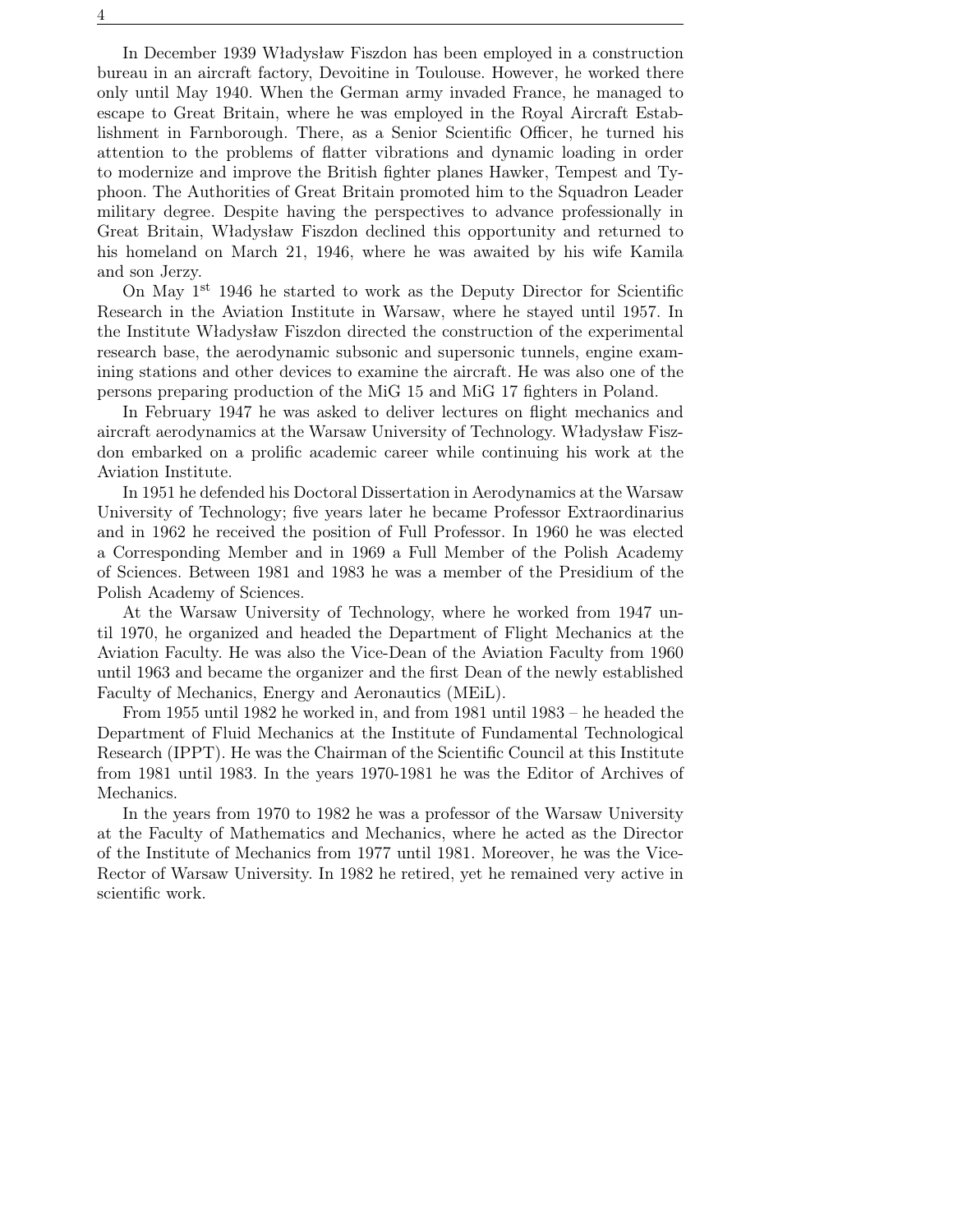Professor Fiszdon's great contribution of international importance was the organization of international symposia entitled Biennial Symposia on Advanced Problems and Methods in Fluid Mechanics. These meetings were organized in Poland and attracted the scientific elite from the USA, the USSR and other Western and Eastern countries during the period when the possibility of cooperation between scientists from the Western and Eastern Block countries was limited. The participation of these scientists in Prof. Fiszdon's symposia was marked by their enormous gratefulness. Meeting their Western friends allowed the people from the East to feel a part of world scientific community. Words of gratitude are still being expressed in the correspondence arriving after Professor Fiszdon's decease.

Professor Fiszdon was a member of numerous international scientific societies. In 1959 he was elected to the Royal Aeronautical Society in London and to the American Institute of Aeronautics and Astronautics (AIAA), and in 1960 – to the International Academy of Astronautics, which was then established in Stockholm. In 1980 he participated in the General Assembly of the International Union of Theoretical and Applied Mechanics (IUTAM), and in 1986 he became a member of the American Physical Society (New York).

In 1957 Professor Fiszdon went to the USA, where he worked as a Visiting Professor at the Massachusetts Institute of Technology. There he focused his research on the interaction between the oscillatory shock wave and the boundary layer and he ascertained that investigating this problem within the continuous medium approach is not appropriate in certain areas. This work marked the beginning of his interest in Statistical Physics. Thus he moved away from examining fluid mechanics of continuous media and he concentrated his attention on the problems of flows in rarefied gases. This field remained the object of his activity for many years and it gave rise to a great number of important publications. Apart from Professor Fiszdon's unquestionable knowledge, his devotion and enthusiasm for teaching and for the subject itself was valued by many. He used to visit the MIT, as well as other scientific centers in the USA such as the California Institute of Technology, the University of California, Cornell University, University of Notre Dame (Indiana). He was also a frequent guest of Université de Paris, Cambridge University (UK) and the Max-Planck Institute für Strömungsforschung in Göttingen (Germany) where he spent a lot of time.

In 1982 Professor Fiszdon retired. This was the time of martial law in Poland with all its painful consequences. Professor Fiszdon was frequently interrogated by the security services which deprived him of normal conditions for scientific work.

His attention on that time veered toward a new interest – the mechanics of superfluid helium, along with a special fascination for the problems of quantum fluids. Professor Fiszdon's significant achievement was the theoretical representation of results of experimental research on influence of quantum turbulence upon the evolution of moderate second-sound heat pulses in superfluid helium.